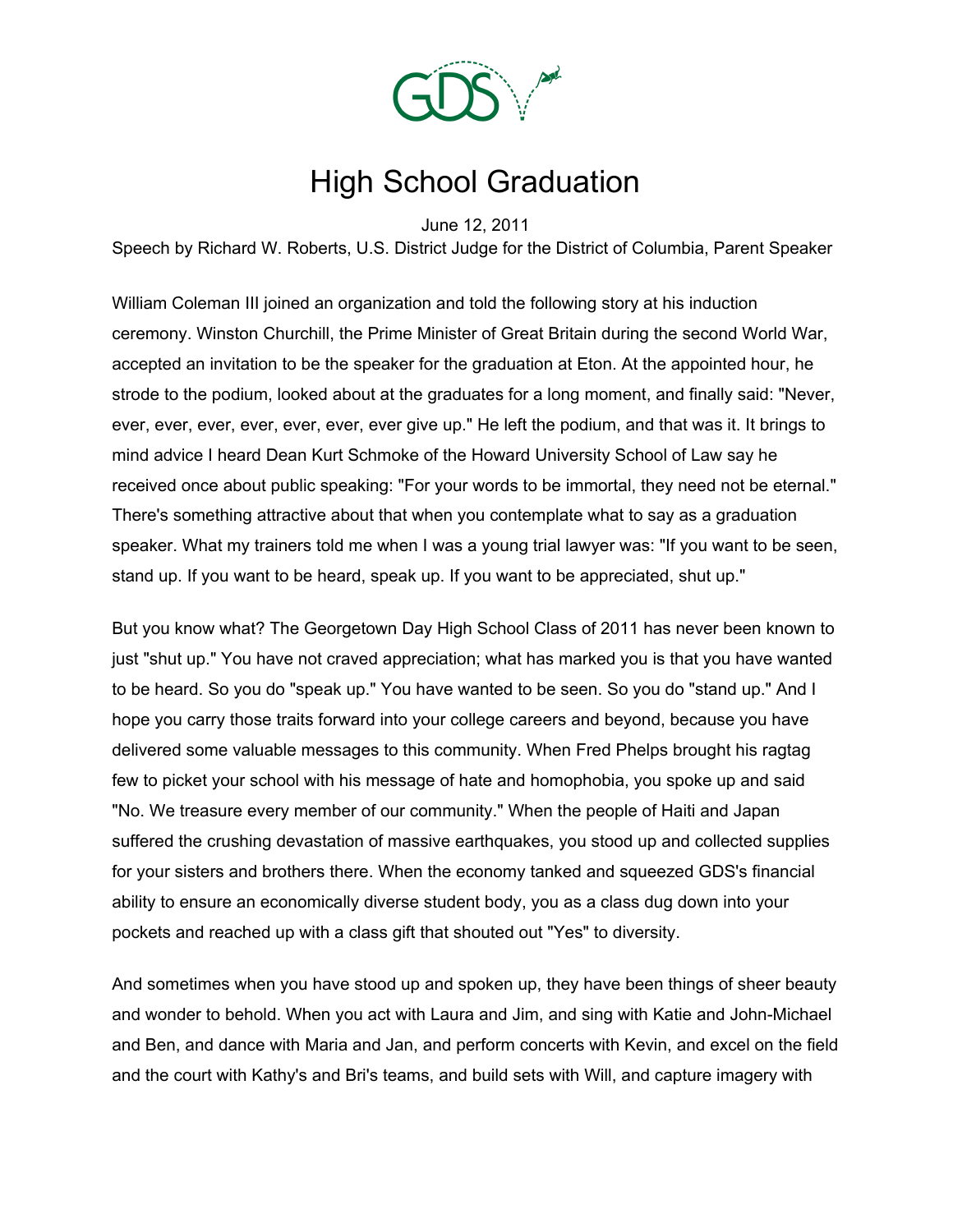Nicholas and Laura and Michelle, you display a grace and strength and creativity that mark you as jewels. And when you have stood up and spoken up, urged on by Kristin and Susan and Kevin and others, and filled those trophy cases with science and debate and academic competition awards, we kvell, knowing we are sending out into the world some of the finest minds, too, that the world will see.

Your fine minds will be put to the test after you leave the relative cocoon of your homes and of GDS. You have been blessed with this rare combination of environments that has supported your independent thought and critical analysis. Here, we value creativity. We celebrate difference. You practice expressing yourselves to the edge of your reasoning. You have captured this spirit in adopting your mantra "Keep GDS weird."

Not all of the world beyond is this way, however. You will encounter institutional pressures to stay within your channels, to reinforce the status quo, to conform. Minds less flexed than yours will construct obstacles to advancing principles important to human dignity and to the prosperity of the human spirit. They may make your road more challenging and complicated. Prepare for these discomfiting moments by remembering that you are not alone. Many before you faced down these pressures, and many yet to come will conquer similar challenges. Some before you have spoken with their words, and some have spoken with their actions.

Think of this world, this country, only fifty years ago last month. Hundreds of young women and men, very close to you in age, faced down the might of the state and the bile of the Ku Klux Klan. They encountered the lash of fire hoses, the incendiary heat of firebombs. They were taunted and vilified by those intent upon preserving the oppression of Jim Crow laws in interstate transportation terminals. But the Freedom Riders knew it was wrong, and from the ashes of that first day in May of 1961, they rose up to say "the Freedom Rides will go on, one way or another." And so they did. You and I today do not have to walk into an eatery at National Airport or Union Station or the bus terminal and see seating signs saying "colored only" or "whites only." The Freedom Riders grew this country.

And think more recently of the worldwide economic meltdown we have seen and the voices we have heard. Very complex. A Michael Lewis article spoke of how the construction industry normally accounts for about 10% of a country's gross domestic product. Ireland's had swollen to 25%. Developers absorbed a fifth of the entire Irish workforce and went on an orgy of building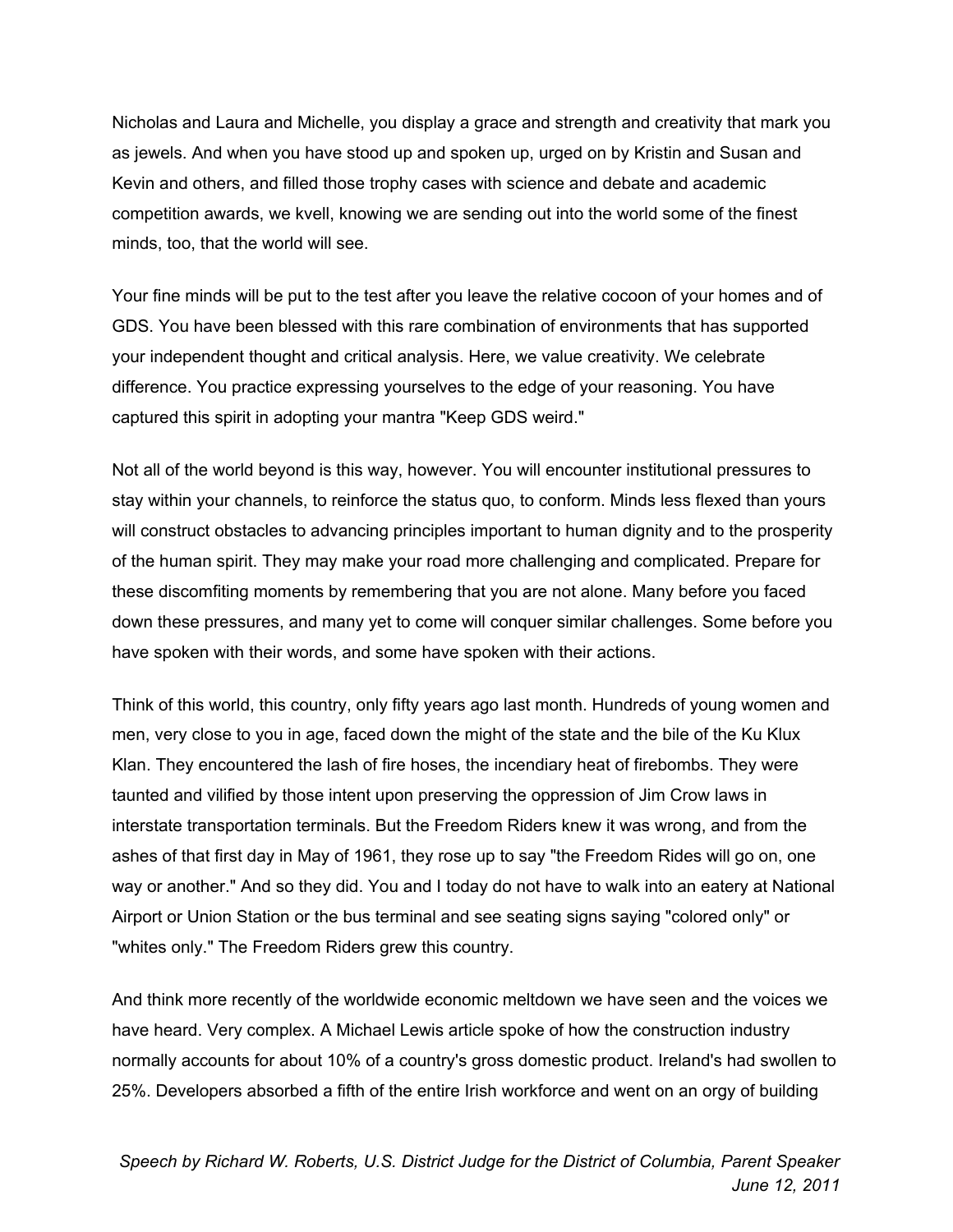thousands of new houses. Irish banks had more than tripled their real estate lending from the norm of 8% up to 28%. But, money for other businesses was drying up. Something was going on. A very young guy named Morgan Kelly, an economics professor in Dublin, was troubled. He knew that there were not enough people in Ireland to fill the new houses, and there was no international demand for them. He saw that Ireland's banks shoveled money to developers like it was a family affair: if they liked the man, they didn't bother to evaluate his project. Morgan Kelly spoke up and warned about how the real estate bubble would burst and the banks would crash if the cycle continued. The reaction? Banks derided him as unpatriotic. Journalists echoed the banks and refused to publish Kelly's articles, labeling him Dr. Doom. "You're either for us or against us," went the refrain. The public relations office at Kelly's university tried to find someone in the economics department to write an attack piece on Kelly. In the face of vacant skyscrapers and empty housing developments all around, Ireland's bank regulator parried the obvious toxicity of the bank loans Kelly cited and declared the banks fundamentally sound. The prime minister wondered aloud why complainers like Kelly don't just commit suicide. But Morgan Kelly stood firm. He spoke up more. And when the Irish legislature guaranteed the loans as if they were debts of the state, it sank Ireland but raised the status of Morgan Kelly as a prescient patriot. Irish citizens who did heed his warnings against buying real estate thanked him for protecting their life savings. The counsels of government eventually listened attentively to his every assessment. Kelly is helping to grow his country.

Now, it's your turn. All of your family members, friends, teachers, and administrators gathered here today to watch you accept your diploma will be looking toward your pioneering moves going forward. And on this day, June 12, 2011, the centennial of the day my late father was born, June 12, 1911, I am sure he is smiling down upon all you pioneers of the class of 2011, and upon his graduating grand-daughter Jillian, and her super athlete constant companions Dominique and Dwight, and Danielle and Connor and her host of other buddies whom Vonya and I get to see at the house. And hopefully Dad's smiling down upon his son who has been given the honor to address you today. Russell Shaw, thank you again for this honor.

Class of 2011, we don't ever want you to "shut up." I challenge you to gather your skills, harness your creativity, speak out and help grow this world. Leave it a far better place than the one you found. Let those efforts be the markers you leave behind on the path you travel. Let them illuminate the greatness you have pushed this world to achieve. Like Churchill reportedly told